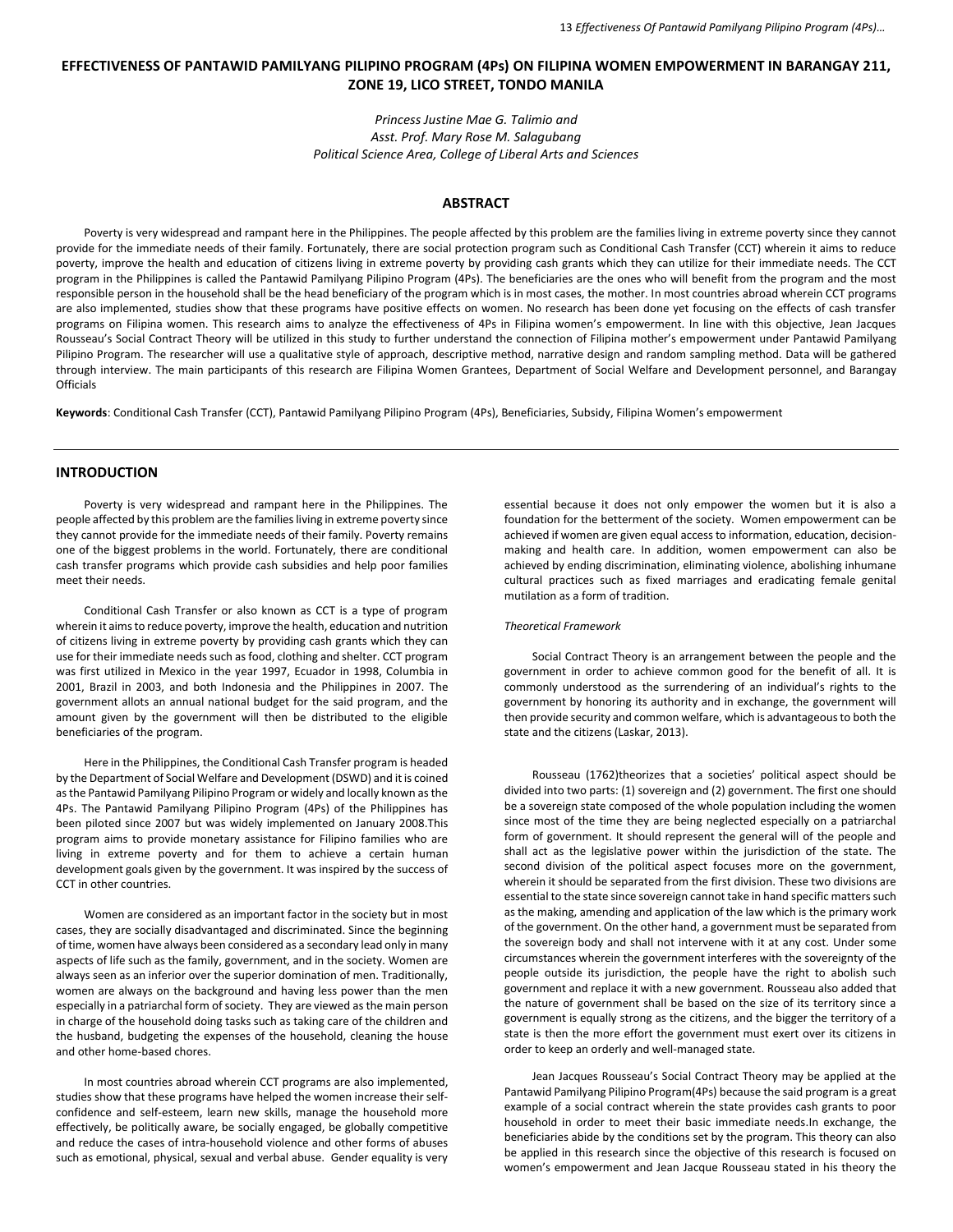### 14 *Talimia & Salagubang*

unequal treatment of the society on women. Social Contract Theory can also be applied in this research since 4Ps does not practice the separation of political aspect as proposed by Rousseau in his theory.

# *Review of Related Literature*

### *Conditional Cash Transfer*

Conditional cash transfer or also known as CCT is a type of program that transfers cash to families living in extreme poverty on the condition that the household beneficiaries will abide by the conditions set by the program (Fiszbein and Schady, 2009).

Many countries are implementing CCT programs as a method of social assistance and poverty reduction tool by improving the social aspects of the society such as health, education and nutrition. The main principle of the program is the process of transferring cash subsidies to poor households living in extreme poverty by providing cash grants in exchange of the beneficiaries complying with the conditionalities set by the program (Rawling and Brière, 2006).

Most Conditional Cash Transfer programs are divided into two factors, (1) education and (2) health or nutrition. The education element consists of cash grants to be given to students so that they can go to school starting from daycare up to secondary school. Education subsidy is focused on children aged 0-18 years old. The second factor of CCT focuses more on the improvement of health of the mother and the children. The beneficiaries are given free prenatal checkups for pregnant women and monthly checkup for the children. The health and nutrition element are composed of cash grants that are given to the household ensuring that the beneficiaries should be having nutritional dietary intake.

In the Philippines, there are a lot of social protection programs which are offered by the government to help alleviate people from poverty, improve the education of the children, increase the health and nutrition of household especially pregnant women and children aged 0-18 years old. The most known social protection program is the Pantawid Pamilyang Pilipino Program formerly known as Ahon Pamilyang Pilipino or widely known by the public as 4Ps. It is the most expensive and generous social protection program of the government (Canare, 2017). 4Ps is considered as the Philippines' flagship social assistance program.

The Pantawid Pamilyang Pilipino Program (4Ps) of the Philippines has been piloted since 2007 but its implementation was widely recognized on January 2008.This program aims to provide monetary assistance for Filipino families who are living in extreme poverty and for them to achieve a certain human development goals given by the government. It was influenced by the success of CCT programs in other countries wherein it has helped millions of people across the world alleviate from poverty by providing cash grants and educational seminars (Reyes and Tabuga, 2012).

Since the implementation of the program, it has already financed transfers to approximately one million households. The 4Ps program now operates in 17 regions, 79 provinces and 143 cities, and 1,484 municipalities covering 4,326,208 household beneficiaries. It is currently the country's flagship anti-poverty program covering 75% of the whole population of the Philippines. 4Ps is considered as the 4th largest CCT program in the world based on its coverage on population (Arulpragasam et al., 2011; Crost et al., 2014; Montilla et al.,2015; Quimbo et al.,2015; Reyes et al.,2015; Canare, 2017).

4Ps acts as a lifesaver for families living in extreme poverty because it provides monetary assistance to help them finance their immediate needs. The beneficiaries are obliged to follow the conditions given by the DSWD (Ranario, 2012). 4Ps help the government achieve the country's commitment to meet the Millennium Development Goals, namely: (1) eliminate extreme poverty and hunger, (2) achieve a universal education in the primary level, (3) promote gender equality, (4) reduce the death of children under 5 years old, and (5) ameliorate the condition and health of pregnant women (Reyes and Tabuga, 2012; Ranario, 2012;Montilla et al., 2015).

Apart from the program giving financial support to families living in extreme poverty which they can utilize to support their immediate needs, 4Ps also give attention to many issues such as the targeting, monitoring and evaluation of the beneficiaries ("4Ps Concept Paper", 2009) The 4Ps of the

Philippines targets poverty not only by providing cash grants to the beneficiaries but also by tracing the root cause of poverty and how it can be prevented for the development of the future.

The two main objectives of 4Ps are social assistance and social development. Social assistance means that the program will provide cash assistance and monetary support to poor household to help them alleviate themselves from poverty and meet their basic and immediate needs such as shelter, food and clothing. The second objective is focused on social development; its focus is to break the intergenerational poverty cycle through investments in human capital. (Cabral, 2008; Fiszbein and Schady, 2009; Reyes and Tabuga, 2012; Fernandez and Velarde, 2012; Chaudhury and Okamura, 2012; Ranario, 2012; Mapa and Albis, 2013; Reyeset al., 2015; Quimboet al.,2015; Vigilla et al., 2015; Frufonga, 2016;Montilla et al., 2015).

*Assumption 1: Beneficiaries under cash transfer programs are satisfied with the benefits that they are receiving from the program.* 

### *Beneficiaries*

The beneficiaries are the ones who will profit from the Pantawid Pamilyang Pilipino Program. According to the National Household Targeting System for Poverty Reduction or also known as NHTS-PR, the beneficiaries are chosen and rigorously filtered based on their economic status to see who are the eligible and qualified to be considered as a beneficiary of the program (Tutor, 2014).

The "listahan" or the National Household Targeting System for Poverty Reduction (NHTS-PR) of the Department of Social Welfare and Development (DSWD) uses the Proxy Means Test (PMT).It is a statistical method used to find out where the poorest households in the municipalities are located. The beneficiaries are chosen using PMT and it investigates the socio-economic status of each beneficiary which takes into consideration the income and residence of the household. (Ranario, 2012; Fernandez and Velarde, 2012; Chaudhury and Okamura, 2012; Chaudhuryet al.,2012; Fiszbein and Schady, 2009; Reyes and Tabuga, 2012; Velarde and Acosta, 2015; Friedman and Frufonga, 2016; Rawling and Brière, 2006; Orbeta and Paqueo, 2016).

To be able to become an eligible beneficiary of 4Ps, one must meet the following criteria: First, you should be a resident of the poorest municipalities, which are based on the 2003 Small Area Estimates (SAE) of the National Statistical Coordination Board (NSCB). Second, your household's economic condition shall be equal or even be lower than the provincial poverty threshold. Third, at the time of assessment, a household shall have children belonging to the age group of 0-18 years old and/or have a pregnant woman. Lastly, a household shall agree to the terms and conditions provided by the program. (4Ps Concept Paper, 2009; Arulpragasamet al.,2011; Fernandez and Velarde, 2012; Reyes and Tabuga, 2012; Chaudhury et al., 2012; Montillaet al., 2015; Quimbo et al.,2015; Reyes et al., 2015).

The chosen eligible beneficiaries must comply with the conditions set by the Pantawid Pamilyang Pilipino Program. A beneficiary may only be part of the program for a maximum of 5 years and each household can only register three children per household. A household cannot re-apply even if one of the child-beneficiary already reaches legal age. 5 years is the maximum term of each beneficiary because it is hypothetically believed that in a span of 5 years, a household already knows how to budget financially, learn skillswhich they can use to work, and has already adjusted to the norms of the society. However, the term limit of five years was abolished after Arroyo's administration because it was replaced with the rule that the household will still be a beneficiary until the youngest child-beneficiary reaches legal age which is eighteen years old.

The 4Ps head beneficiary shall be the most responsible adult person in the household which is preferably and most commonly recognized as the mother of the household (Cabral, 2008; 4Ps Concept Paper, 2009). A household may only appoint another member of the family as a headbeneficiary only if the mother is not present (Tutor, 2014). Under some circumstances, a student may also be appointed as the head-beneficiary (Fiszbein and Schady, 2009). The mother is frequently appointed as the head beneficiary of the program because it is believed that the objective of the mother is closely in line with the objectives of her children. Transferring the cash grant to the mothers should presumably lead to a holistic development of her children (García and Saavedra, 2017).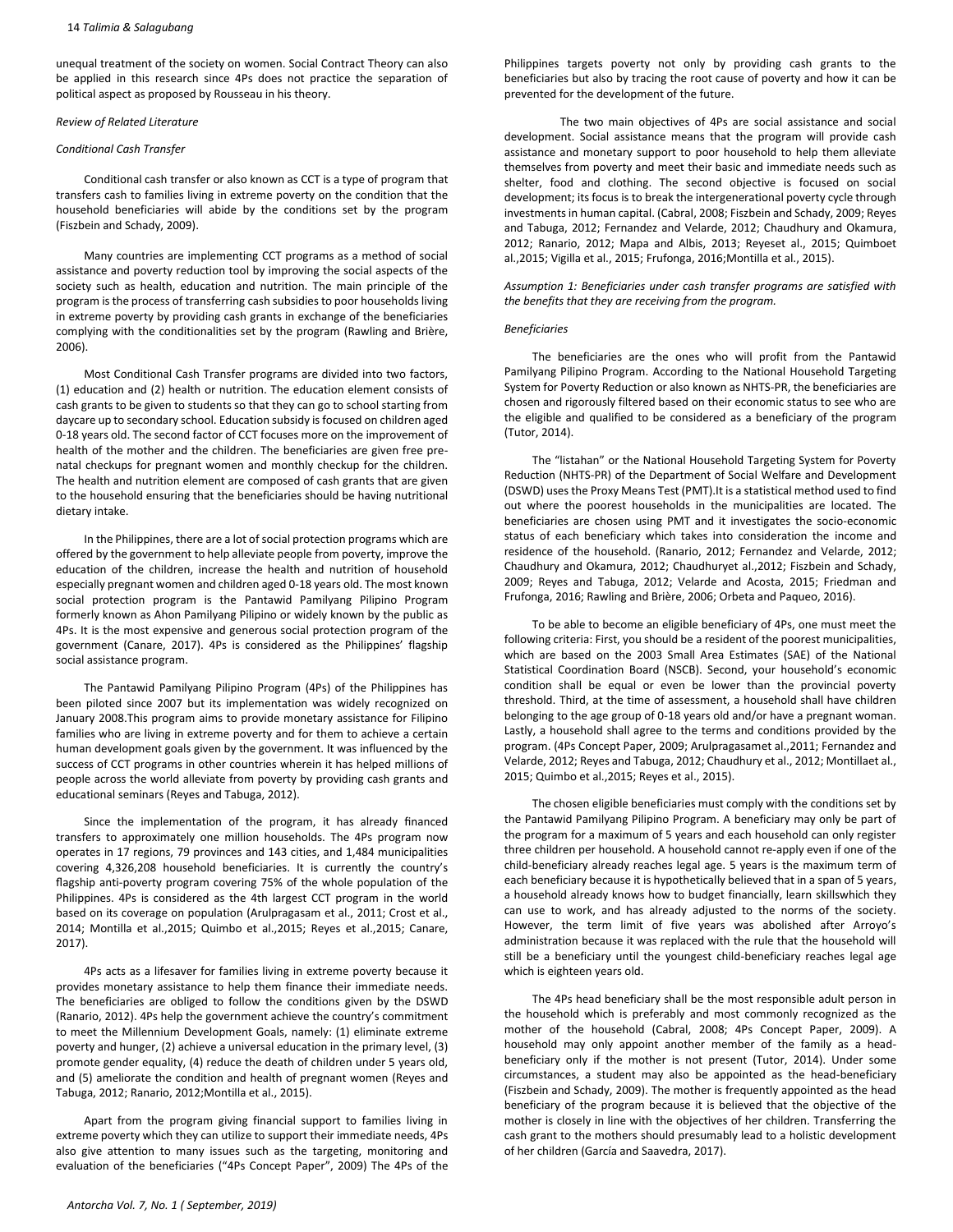*Assumption 2: The head beneficiaries or the grantees has increased their sense of empowerment through the use of the subsidy provided to them by the program.*

## *Subsidy*

The subsidy is the money that the beneficiaries are receiving from the program on a bi-monthly basis. The cash grants are delivered directly to the beneficiary with the objective of lessening the possible further expenditures on the beneficiaries' side just to travel and redeem their bi-monthly cash grant from the program. Originally, the subsidies were deposited through Land Bank of the Philippines (LBP) which is a government depository bank and caters the withdrawal of the beneficiaries through the use of Landbank Cash Cards.

The beneficiaries can withdraw their subsidy from the program through LandBank ATM machines with the use of their Landbank Cash Cards. On the other hand, in some areas wherein there are no available Landbank ATM machines, 4Ps still finds a way to deliver the subsidy to the beneficiaries in a convenient manner that is why they are partnering with other service providers as alternatives such as Globe GCash Remit, local rural banks, local cooperatives, and other local banks that are available mostly in provinces (Cabral, 2008; 4Ps Concept Paper, 2009; Velarde and Acosta, 2015).

4Ps is considered as one of the most generous and most expensive cash transfer programs in the world. About 23% of the beneficiaries' income are being received by the grantees on a bi-monthly basis (Canare, 2017).

The beneficiaries must ensure that they strictly follow the conditionalities set by the program in order for them to receive the subsidy and other benefits being offered by the program. Some of the conditionalities are: (1) pregnant women must have regular check-up and they should be attended by a professional in their labor, (2) 85% of school attendance for the children, (3) monthly attendance in the family development session, and (4) frequent checkup for children aged 0-5 years old.

*ASSUMPTION 3: Filipina women being the head beneficiary receiving the cash grant from 4Ps, increases their sense of empowerment and has helped them to be more aware and involved in the household and community.*

### *Women Empowerment*

Since the mother is always considered as the head beneficiary of cash transfer programs, the mother's empowerment was greatly highlighted under this project of the government (Frufonga, 2016).In contrary, Molyneux (2007) and Bradshaw (2008) argued oppositely saying that appointing the mother as the head beneficiary and giving the cash transfers directly to them may only distract them from their traditional roles as wives and mothers. Mothers being the head beneficiary may only put more responsibilities and pressure on their shoulders that is why their empowerment as a woman under cash transfer program promotes gender inequality and thus resulting to the destabilization of their development. Molyneux (2007) and Bradshaw (2008), in accordance with Alzua, Cruces and Ripani (2013), states that the mothers complying with the conditions provided by the program is time consuming and may only result to the mother shifting away from the true essence of motherhood which is taking care of her child/children, husband and managing the household. The "worthiness" of a mother may also be seen outside the household wherein maternalistic programs organize clubs and associations that support women and children in empowering their rights and knowing what they should stand for (Dewitt, 2003).

Both parents are encouraged to join the monthly developmental session provided by the program.However, only the participation of the mother as a head beneficiary is mandatory and required by the program in compliance with their conditions (Tutor, 2014). Attending developmental sessions and completion of the conditions of the program shall be the major responsibility of the beneficiaries and shall be mandatory because it acts as a basic requirement to the household for the continuity of the subsidy from the program (4Ps Concept Paper, 2009).

There has been a huge interest about empowerment long before it became a common topic on social issues. Women empowerment specifically is defined by women as a way of having complete and total control of their lives, involvement in decision making which affects their personality, home, community, government and having skills which is essential to them as a woman (Rahman, 2013).

If CCT programs help women know their rights, give them social support, provide them with access to economic resources, encourage professional development and provide them with skills which they can use to be able to work and generate income on their own, then their empowerment would begin. The skills that they acquire can also be shared with other people and can therefore create a domino effect empowering each and every woman in the society (Barber and Gertler, 2008; Fultz and Francis, 2013; Plagerson and Ulriksen, 2015).

CCT is widely used in many countries. Some researchers have already done a research on the effect of CCT to women's empowerment. Barber and Gertler (2008) have researched on how Mexico's conditional cash transfer program raised pre-natal care quality and birth weight focusing on women's empowerment. According to their research, Oportunidades (CCT in Mexico) have greatly affected women by providing them with skills and social support that they need which empowers the women and increase their selfconfidence.

Hassan and Zaky(2014),on the other hand, researched about the effects of CCT on women's empowerment in Ain El-Sira, Egypt. Results from his research state that women have been more inclined to their work and are more unaffected by domestic abuse and violence since they have knowledge about their rights. Results also proved that after the implementation of CCT in Egypt, women who are abused by their husbands have drastically been lessened and decreased. In addition, after the implementation of CCT in Egypt, women have been more in charged on the decision-making in their own respective households because her goals are much more aligned to her children than that of her husband.

In Ecuador, on the other hand, their CCT program is called as Bono Desarrollo Humano, which shows that the program is effective in promoting gender equality and women's access to information on healthcare, education and nutrition of their children.

It is now time to look upon the situation here in the Philippines since it also implements a CCT program and is called the Pantawid Pamilyang Pilipino Program (4Ps). Since many researches focused already on the effects of 4Ps on each household, this research paper aims to study if 4Ps is effective in promoting women's rights and their empowerment as an individual.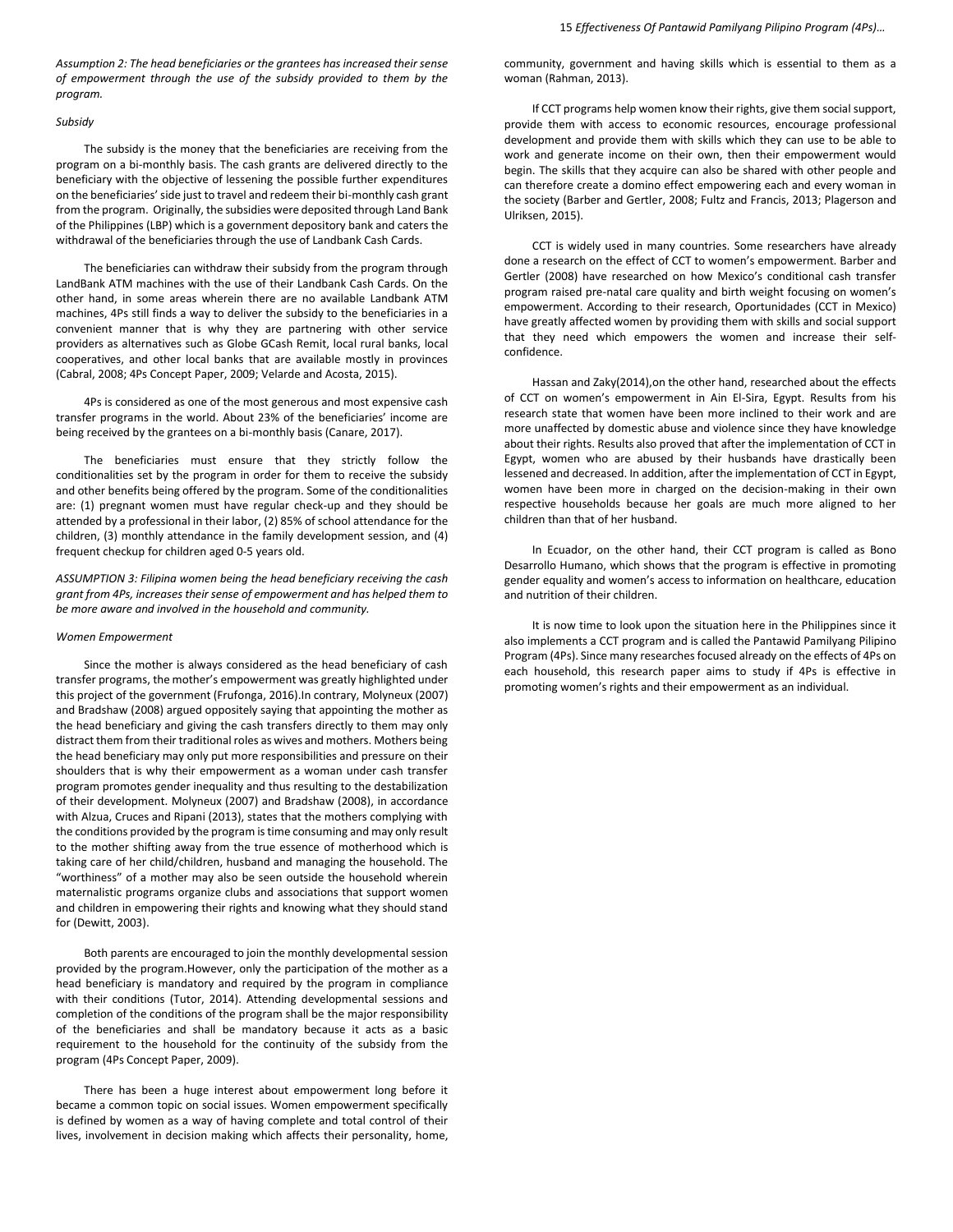

Figure 1. Research Simulacrum

# **METHODS**

The researcher used a qualitative style to gather data that mainly came from the Filipina mother beneficiaries and their experiences under the program. In this study, the researcher used the descriptive method wherein an interview was conducted focusing on the Filipina mother beneficiaries living in Barangay 211, Zone 19, Lico Street, Tondo Manila. Descriptive method is the most suitable method in this study because the researcher would like to study about the experiences of the beneficiaries and if the program is effective or not. The design that was utilized in this study is the narrative design. It is the most appropriate type of design since this research focuses on life experiences of the beneficiaries.

The data gathering technique that was used is through interview. The type of interview that was used is the regular interview. Random sampling method was used in this study wherein the researcher randomly chose 10 Filipina women mother beneficiaries for they are the ones who can testify on the effectiveness of 4Ps because they are the main grantees of the program. For validation purposes, 3 DSWD personnel and 3 Barangay Kagawads were also interviewed.

There are two sets of interview questions that were utilized in this research.It was divided into two sets specifically one for the Filipina women beneficiaries and one for the secondary data sources. The researcher gathered data mainly from Filipina women beneficiaries specifically mothers under the program. The mode of data collection was a personal (face-to-face) type of interview. The interview was audio-recorded on a cellular device for evidence.

This study was conducted in two different places. First is located at Barangay 211, Zone 19, Lico Street, Tondo Manila for the Filipina women beneficiaries and the barangay kagawads. The researcher chose this barangay as the main research locale because it is one of the barangay-beneficiaries of 4Ps. Next is the Department of Social Welfare and Development National Capital Region branch located at 389 San Rafael Street, corner Legarda Street,

Sampaloc, Manila for the DSWD personnel. The researcher chose DSWD because DSWD is the head department of 4Ps.

The participants who took part in this study were first informed about the main objective of this research. They were kindly asked for their voluntary participation and full consent prior to interviewing them. The privacy and anonymity of the participants were kept confidential and only the researcher has access to the data that was gathered. The participants were neither threatened, obliged, forced nor coerced in any form in participating on this study. Rest assured that all the personal information and data is kept confidential.

# **RESULTS AND ANALYSIS**

*Satisfaction of the beneficiaries from the benefits of Pamilyang Pilipino Program*

The first specific research objective is to determine if the beneficiaries are satisfied with the benefits that they are receiving from 4Ps.

### *Effectiveness to the poor*

The satisfaction of the beneficiaries is very important to the program because it measures the accuracy of the program and it shows if the program is really achieving their main objective, which is to help poor families meet their basic needs. According to the beneficiaries, 4Ps is very helpful to them since they have something to support their needs. However, some of the beneficiaries have their own work and does not primarily rely on the cash grant as their primary source of income.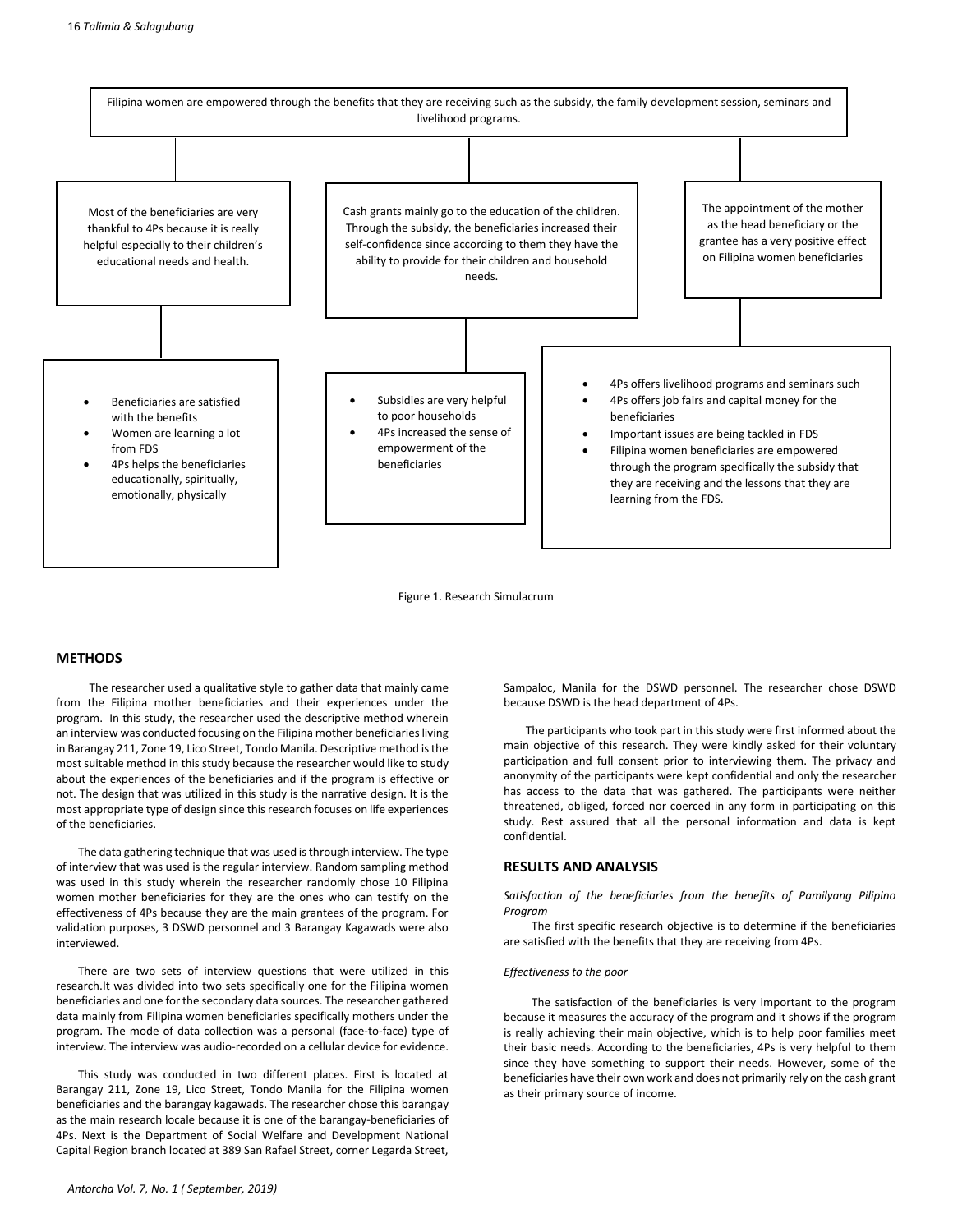#### *Education, Health and Nutrition*

According to Respondent #4, "4Ps is very helpful especially to poor families like us. Because it helps children who wants to study most especially the students who wants to graduate. If you're a parent of course you want your children to go to school. 4Ps also helps in health purposes such as the free checkup and free medicines that we are getting from health clinics". Moreover, according to one of the secondary data interviewee, the Kagawad of the local barangay said that the subsidy really helps poor families especially in their barangay because most of the residents there are very poor and do not have a high-paying income to sustain their needs but with the help of 4Ps, families now has the capacity to enroll their children in school.

Most of the beneficiaries specified that the subsidy mostly go to educational purposes of their children such as materials for projects, school snacks and school supplies. However, for some households that does not have any sources of income besides the subsidy that they are receiving from the program, they usually spend their subsidy in buying groceries, paying bills and other household financial needs. Some interviewee also stated that they are very satisfied with the benefits that they are receiving such as free checkups and free vitamins for their children.

#### *Empowerment of beneficiaries through the subsidy from the program*

The second specific research objective is to analyze if the subsidy received by the 4Ps Filipina beneficiaries increases their sense of empowerment.

# *Effectiveness of the subsidy as perceived by the beneficiaries*

Respondent #5 states that "They should increase the subsidy and also there should not always be a delay in the "pindutan" or Landbank ATM Machine, because the money that we will get from the cash grant will only proceed to our debts because of the late pay-out" Respondent #10 also added that "Nowadays, goods and commodities are very expensive. We budget our money very tightly because of the price increase. We are thankful for the subsidy but if they will increase the cash grant then we will be more happy with it".

These claims of the beneficiaries were also mentioned by the secondary interviewees because they also said that since the prices of most of the goods nowadays are very high, the subsidy should also increase. Kagawad #3 also added that "sometimes due to poverty, the subsidy are not mainly spent on the children hence, it is spent on bills on the house".

In contrary, 4Ps Personnel defended that, "there is no exact date in withdrawing because it only depends on the central office, and city links or the front liners are the ones in charge in contacting the grantees on when and where they will receive their pay-out so there is a wrong notion of the grantees that there is an exact date of pay-out".

Respondent #5 said that "I am very confident as a person because I know that I will receive a subsidy from the program. I know that I am expecting a money from 4Ps therefore I will not borrow money from other people anymore." In addition, Respondent #7 states that, "I can rely on 4Ps especially when my salary is not enough for our household, instead of borrowing money from my neighbors, now I know that I am expecting money from 4Ps".

# *Personal impacts of Pantawid Pamilyang Pilipino Program on Filipina Women beneficiaries*

The third specific research objective is to analyze if the appointment of the mother as the head beneficiary has increased their confidence, awareness, involvement and empowerment in the household and the community.

# *Effects of Family Development Session on Filipina Head Beneficiary*

The appointment of the mother as the head beneficiary has a very positive effect on Filipina women beneficiaries since through the program specifically the Family Development Session (FDS).They learned a lot and acquired many new skills wherein they can use to start up a business. FDS also tackles important lessons such as women's rights, children's rights, disaster management, family planning, teenage pregnancy, proper use of

### 17 *Effectiveness Of Pantawid Pamilyang Pilipino Program (4Ps)…*

contraceptives and child labor. According to Respondent #1, "For the mothers, we have a FDS, we call it meeting most of the time. The meeting is only once a month which is being conducted by the DSWD or citylinks sometimes there are variations in the government agencies which are lecturing us. Sometimes we have fire volunteers as our lecturers teaching the mothers about what to do incase of fire. DSWD usually invites firemen who teaches us about catastrophes, earthquakes, fire and other calamities. FDS is very important because it also serves as our attendance as a proof that we are abiding by the conditions set by the program".

According to the beneficiaries, they are really learning a lot from FDS and the lessons are very useful especially in times of catastrophe. One of the kagawad also stated that 4Ps is really helpful in educating the beneficiaries residing in their area because there is lesser number of harassment and other cases violating women since 4Ps was introduced in their barangay. Moreover, according to him 4Ps also helped mothers become more aware of their rights as a woman and the rights of their children. Most importantly, Filipina women beneficiaries are empowered through the program specifically the subsidy that they are receiving and the lessons that they are learning from the FDS.

In addition, 4Ps Personnel #2 also stated that, "Through 4Ps, there are conditionalities such as health and education and the beneficiaries should abide by these conditions in order to receive cash grant. Unconsciously, beneficiaries are usually unaware that what once used to be a mandatory condition turned out to be a healthy habit. There are lots of changes in mother physically, mentally, spiritually, because they really learn a lot from FDS".

With all these being said, it is very evident that FDS really has a positive impact on the grantees because as a mother, they can use what they have learned in FDS to manage the household better.

# *Job opportunities through Family Development Session*

According to Respondent #1, "4Ps also acts as a middle man wherein they offer job fairs and act as middle man. They offer trainings to out-of-school youth and mothers, some of classes that they are offering are baking class, catering, cookery, sewing, family planning,teenage pregnancy, child labor and other livelihood seminars. Other beneficiaries who are already done with their training are already offered jobs and some of them are already working outside the country because of the help of 4Ps". Some of the skills and livelihood programs provided by the programs are baking class, catering, cookery, and sewing. 4Ps also offers job fairs wherein those beneficiaries who underwent seminars has the chance to be employed and help their household financially. 4Ps also loans capital money without interest for some beneficiaries that wants to start their own business.

According to 4Ps respondent #2, "In DSWD, we have what we call Sustainable Livelihood Program, we offer livelihood seminars to women but sometimes also to men but usually we offer it to women because they are mostly the grantee. They need to attend the seminar in order to receive 10,000 pesos, which is given by the Sustainable Livelihood Program after the beneficiaries attend several seminars. Most of the participant there are women. They also monitor the women if she has enough knowledge on marketing before lending the 10,000 pesos. For your information, it is not a gift hence, it is a debt. For example, in a community there are 10 beneficiaries and out of those 10, the citylinks will choose a president. The assigned president will be the one in charge to collect money from all other constituents in order to collect enough money to repay 4Ps and Sustainable Livelihood Program".

# *Appointment of the mother as the head beneficiary or the grantee*

Most of the mothers take full control on how to budget the subsidy because their reason is that if their husband will budget the subsidy then they will just use it for vices. The respondents also argued that most of the appointed head-beneficiaries are the mothers because they are more handson and much more involved on the decision making of the household. In addition, the mothers are also much more knowledgeable about their children's needs and that they spend more time in the household compared to the time spent by their husbands.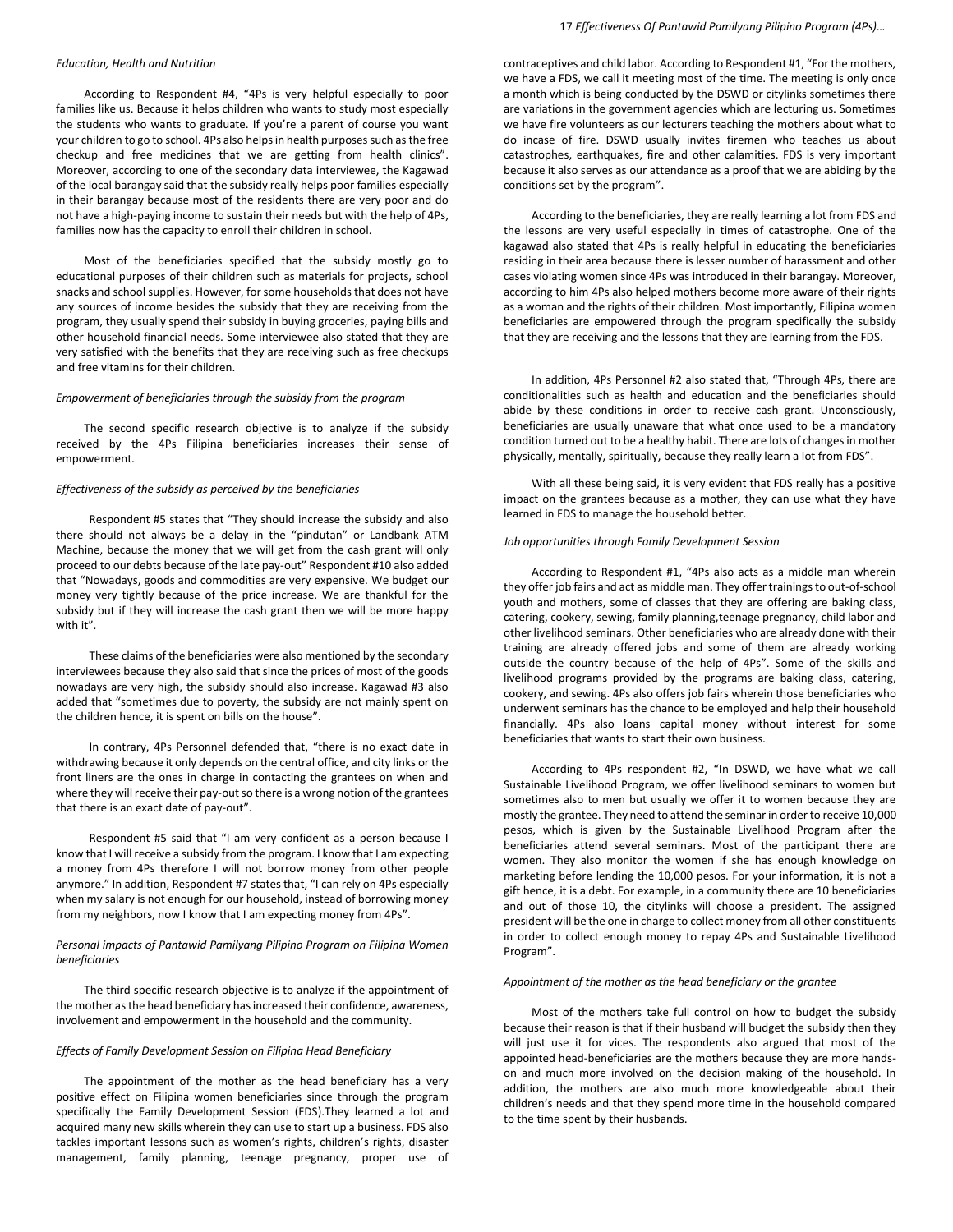### 18 *Talimia & Salagubang*

According to Respondent #1, "Mothers are more hand-on on the household and are more inclined to the needs of her children". Respondent #2 added that, "mothers are usually left in the house and the husband are out working". Respondent #6 said that, "Mothers are more knowledgeable on how and where to spend the household budget". Respondent #7 stated that, "mothers are always left in the house because they are the ones in charge of taking care of the children".

4Ps personnel #3 also added that, "mothers are always the grantee because they are the "ilaw ng tahanan" therefore they know the how to manage the house even more than their husbands, and women are more close to their children that's why it is only fitting for a mother to be the grantee of the program".

# *Empowerment of mothers through 4Ps*

According to the grantees, they are empowered in so many ways under 4Ps. First, respondent answered that, "I feel that the children really has a bright future with the help of 4Ps and it really helps us because of the training seminars because it really boosts our self-confidence". Respondent #3, "I learned a lot from livelihood seminars especially lessons on family planning". When asked about how 4PS makes sure that women are empowered through their program, 4Ps Personnel answered that, "Of course, if I was a grantee of 4Ps, and the card is named after me, then I am entitled to the cash card. If you look to communities which belong to the pockets of poverty, most mothers really don't have the ability to own their own ATM which is named after them, usually if they do have an ATM it is named after their husband.So, through this, they learn about financial management because FDS also tackles about how to budget inside the household, through this the women are empowered because they have their own share in the development of their family aside from the lessons that they are learning from FDS they also have grants or financial aid for the family".

In addition, 4Ps Personnel #2 also stated that, "through the lessons that we are able to share with them such as values, laws, importance of women, what they should do, in my opinion, you should give more learning to them and not necessarily financial in order to say that you are able to help other people. Even without financial help, as long as you are able to help others through learning. Even spiritually, they also grow. So that is how 4Ps help mothers grow holistically".

# **DISCUSSION**

*Beneficiaries under cash transfer programs are satisfied with the benefits that they are receiving from the program*

There are no programs that are complete and perfect; most of the programs has a room for improvement. In this case, 4Ps is already a wellknown program but still has outdated technologies and loopholes. The best thing that must be implemented is proper communication between the program itself and the beneficiaries for a compromised agreement between the two.

It is very evident that 4Ps really helps the families be able to supply the needs of their children especially when it comes to education. Students who are living in extreme poverty but are student-beneficiaries under 4Ps now has the ability to comply with their school works such as assignments, projects and other curricular activities through the help of 4Ps subsidy.

Over all, the beneficiaries residing in Barangay 211, Zone 19, Lico Street, Tondo, Manila are very satisfied with the benefits that they are receiving because according to the interviewees, it has a very positive impact on their lives and that the program is really effective in helping poor households especially in the education of their children.

*The head beneficiaries or the grantees have increased their sense of empowerment through the use of the subsidy provided to them by the program.*

Most of the beneficiaries are very thankful to 4Ps because of the cash grant but their request is to increase the subsidy because of the recently approved TRAIN LAW, thus resulting to higher prices of goods and commodities in which the beneficiaries' subsidy is not enough. They wish to increase the amount of subsidy that they are receiving and they also request that the pay-out should not be late and delayed because according to their experiences, the payout is always delayed and it does not have an exact date for the beneficiaries to withdraw.

Through the subsidy, the beneficiaries increased their self-confidence since according to them, they now have the ability to provide for their children and household needs. Household heads, specifically the mother, increased their sense of empowerment because they feel like they now have the ability to provide for their household and not only rely on their husband's salary.

In conclusion, the beneficiaries residing in the said research locale said that the amount of the cash grant is not enough to sustain their needs and the payout is usually late. Most of the beneficiaries answered that they usually spend their cash grant on school projects, school supplies, and school snacks needed by their children. Cash Grants go to mainly to the education of the children. On the other hand, the mothers increased their sense of empowerment through the subsidy that they are receiving from the program.

*Filipina women being the head beneficiary receiving the cash grant from 4Ps, increases their sense of empowerment and has helped them to be more aware and involved in the household and community.*

4Ps not only help households at the present level but it also helps the family in building a better future. Through FDS, families now have a better opportunity in working their way out of poverty since 4Ps offers seminars and other livelihood programs wherein the beneficiaries are learning a lot which they can utilize in finding a job and helping their families.

4Ps is really effective in promoting women empowerment because it does not only offer educational learning and mental awareness through FDS but it also offers physical skills through the livelihood seminars, environmental preparedness through risk reduction seminars, and spiritual growth through pastoral preaching. 4Ps, in partnership with different organizations or agencies such as Gender and Development (GAD) and Philippine National Police (PNP), offer wholesome learning and experiences for Filipina beneficiaries for their involvement in the household and society.

*Effectiveness of Pantawid Pamilyang Pilipino Program on Filipina Women's Empowerment.*

The main objective of this paper is to evaluate the effectiveness of Pantawid Pamilyang Pilipino Program on Filipina Women Empowerment in Barangay 211, Zone 19, Lico Street, Tondo Manila. According to all the data that was gathered which mainly came from the experiences of Filipina women grantees under 4Ps, they said that 4Ps is very effective in empowering women through FDS and subsidy and teaching them with skills through Sustainable Livelihood Programs.

Through 4Ps, women in the said research locale has been more independent from their husbands and has more control over the household. In addition, the mothers have been more involved in the decision making of the household and more aware of their community and society.

# **CONCLUSION**

With all the data and findings stated above, the advantages and disadvantages were enumerated by the Filipina mother beneficiaries. Their answers are divided into two categories: the PROs and the CONs of Pantawid Pamilyang Pilipino Program. The advantages of 4Ps are as follows: (1) the subsidy really helps poor households meet their basic and immediate needs, (2) it provides financial support for their family, (3) the subsidy enables the school children to be able to supply their academic needs such as materials, supplies and school snacks, (3) they learn a lot from FDS, (4) they acquire new knowledge and skills through the seminars offered by the program, (5) they increase their sense of empowerment, (6) they become more socially aware (7) they become more involved in the decision-making of the household, (8) they can ensure the future of their children, (9) they become more healthy through the free checkups and vitamins and lastly, (10) it empowers Filipina beneficiaries and it increases their confidence, awareness, involvement and empowerment in the household and the community.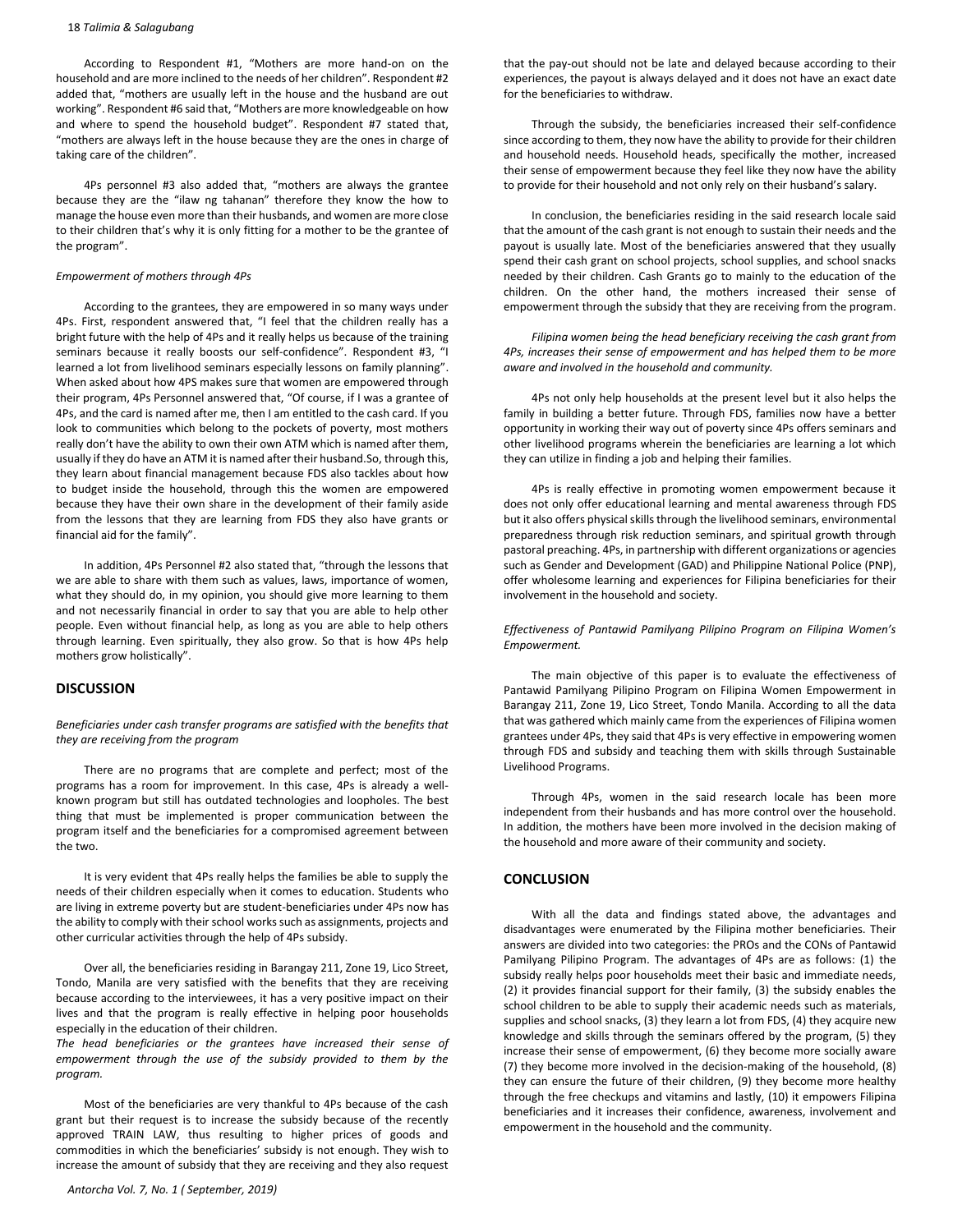19 *Effectiveness Of Pantawid Pamilyang Pilipino Program (4Ps)…*

On the other hand, the disadvantages of 4Ps are the following: (1) not enough subsidy to meet the increasing prices of today's goods and commodities, (2) late pay-out, and (3) the screening is not strict thus resulting to unfairness.

With those being said, the advantages outweigh the disadvantages of the program to the beneficiaries. Therefore, the overall impact of 4Ps to the beneficiaries are very positive and that they should continue it further for the program to reach more families and help more poor households meet their basic and immediate needs.

# **REFERENCES**

- Arulpragasam, J., Fernandez, L., Matsuda, Y., Olfindo, R., & Stephens, M. (2011). Philippine Social Protection Note: Building Governance and Anti-Corruption in the Philippines' Conditional Cash Transfer Program, Vol.1, pp.1-8.
- Barber, S. & Gertler, P. (2008). The impact of Mexico's conditional cash transfer programme, Oportunidades, on birthweight, Vol. 13, No. 11, pp. 1405– 1414.
- Bradshaw, S. (2008). From Structural Adjustment to Social Adjustment: A Gendered Analysis of Conditional Cash Transfer Programs in Mexico and Nicaragua, Vol. 8, No.2, pp. 188–207.
- Cabral, E. I. (2008). Social Protection Programs in the Philippines, pp.1-46.
- Canare, T. (2017). The Impact of Conditional Cash Transfer on Savings and Other Associated Variables: Evidence from the Philippines' 4Ps Program, Vol.5, No.1, pp. 107-145.
- Chaudhury, N., & Okamura, Y. (2012). Conditional Cash Transfers and School Enrollment: Impact of the Conditional Cash Transfer Program in the Philippines, Vol. 6, pp.1-20.
- Chaudhury, N., Friedman, J., & Onishi, J. (2012). Philippines Conditional Cash Transfer Program. Impact Evaluation 2012, pp.1-80.
- Crost, B., Felter, J., & Johnston, P. (2014). Aid under Fire: Development Projects and Civil Conflict, Vol.104, No.6, pp. 1833-1856.
- DeWitt, L. (2003). Review of "Protecting Soldiers and Mothers, the Political Origins of Social Policy in the United States", pp. 1-51.
- Fernandez, L., & Velarde, R. (2012). Philippine Social Protection Note: Who Benefits from Social Assistance in the Philippines?, Vol. 4, pp. 1-20.
- Fiszbein , A., & Schady, N. (2009). Conditional Cash Transfer: Reducing Present and Future Poverty, pp.1-361.
- Friedman, J., Kandpal, E., Triyana, M., & Posarac, A., (2016). The determinants of program effectiveness: evidence from a conditional cash transfer, pp. 1-16.
- Frufonga, R. (2016). The Pantawid Pamilyang Pilipino Program (4Ps) in Iloilo, Philippines: An Evaluation, Vol. 3, No.5, pp. 59-65.
- Fultz E. & Francis J. (2013) Cash transfer programmes, poverty reduction and empowerment of women: A comparative analysis, Vol. 4, pp. 1-60.
- Hassan, H. & Zaky, M. (2014). Does the Conditional Cash Transfer Program Empower Women? Evidence from Ain El-Sira, Egypt, Vol. 3, No. 4, pp. 132-136.
- Laskar, Manzoor. (2013). Summary of Social Contract Theory by Hobbes, Locke and Rousseau, pp. 1-7.
- Mapa, D., & Albis, M. (2013). Spatial Analysis of Income Growth in the Philippines: Evidence from Intra-Country Data, pp.1-16.
- Molyneux, M. (2008). Santiago Levy's Progress Against Poverty: Sustaining Mexico's Progresa-Oportunidades Program, Vol. 40, No. 1, pp. 175-177.
- Montilla, M. M., Delavin, E. A., Villanueva Jr., R. M., & Turco, R. A. (2015). Pantawid Pamilyang Pilipino Program (4Ps): Assistance to Pupil's Education, Vol. 2, No.3, pp.1-5.
- Orbeta Jr, A. C., & Paqueo, V. B. (2016). Pantawid Pamilya Pilipino Program: Boon or Bane? , pp. 1-17.
- Pantawid Pamilyang Pilipino Program (2009). Conditional Cash Transfer (CCT) Philippines: Improving the Human Capital of the Poor, pp. 1-21.
- Plagerson, S. & Ulriksen S. (2015). Global Social Policy, Vol. 16, No. 2, pp. 182 200
- Quimbo, S., Capuno, J., Kraft, A., Molato, R., & Tan, C. (2015). Where does the money go? Assessing the expenditure and income effects of the Philippines' Conditional Cash Transfer Program, pp.1-27.
- Rahman, A. (2013). Women's Empowerment: Concept and Beyond, Vol. 13, No. 6, pp. 8-13.
- Ranario, R. J. (2012). The Pantawid Pamilya: A TEPA Analysis of the Philippine Poverty Reduction Strategy, Vol. 6, No.1, pp.40-57.
- Reyes, C. M., & Tabuga, A. D. (2012). Conditional Cash Transfer Program in the Philippines: Is It Reaching the Extremely Poor?, Vol. 2012, No. 42, pp.1- 16.
- Reyes, C. M., Tabuga , A. D., . Mina , C. C. & Asis, R. D. (2015). Are We Winning the Fight against Poverty? An assessment of the Poverty Situation in the Philippines, Vol. 26, pp.1-47.
- Tutor, M.V. (2014) The Philippine Review of Economics: The impact of the Philippines' conditional cash transfer program on consumption. Vol. LI, No. 1, pp. 117–161
- Velarde, R. & Acosta, P. (2015). Philippine Social Protection Note: "Sa Pantawid, Malapit nang Makatawid!" (With Pantawid, we are closer to getting out of poverty!), No.8, pp. 1-12.
- Vigilla, K. R., Hurtada, W. A., Gordoncillo, N. P., & Depositario, P. T. (2015). Dietary Diversity of Pantawid Pamilyang Pilipino Program Beneficiary and Non-beneficiary Households. Vol.51, No.2, pp. 133-13